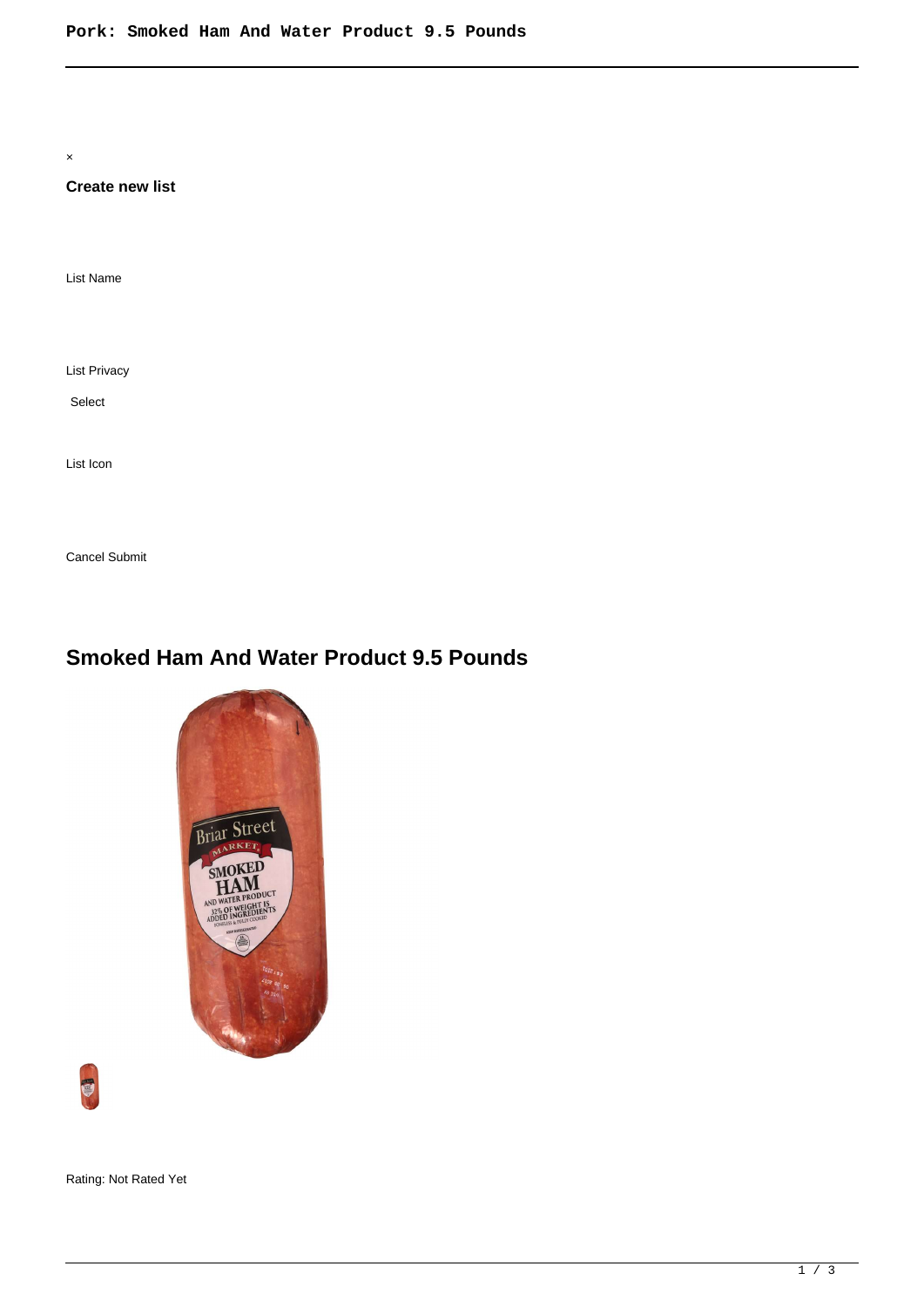#### [Ask a question about this product](https://www.summitenterprises.net/index.php?option=com_virtuemart&view=productdetails&task=askquestion&virtuemart_product_id=708&virtuemart_category_id=118&tmpl=component)

Description

Add to list

- Wishlist Wishlist
- Login to create your own lists

Compare Remove [View Compare](/component/vm2wishlists/compare)

### **Features and Benefits (Case GTIN: 10053400314809)**

| Features:                       | Grow your bottom line with Briar Street Market® Fully Cooked Boneless Smoked Buffet Style<br>Ham. Our oval-shaped, buffet style ham features a smoked casing and a traditional flavor<br>profile. Ideal for thin slicing, our residual muscle ham provides a 100% yield for cold applications<br>such as sandwiches. Fully cooked, boneless and wrapped in grip and tear packaging for quick<br>and easy preparation, our value ham makes a versatile addition to catering, carving stations,<br>quick service sandwich shops and family and casual dining. Stored refrigerated at 28°F, our<br>ham has a shelf life of 90 days. Includes one case of 2 Fully Cooked Boneless Smoked Buffet<br>Style Hams. Briar Street Market® sliced meats have a solid reputation for quality and value in<br>foodservice operations around the United States. No matter the business, we offer a variety of<br>culinary selections at varying price points ensuring something for everyone. |
|---------------------------------|---------------------------------------------------------------------------------------------------------------------------------------------------------------------------------------------------------------------------------------------------------------------------------------------------------------------------------------------------------------------------------------------------------------------------------------------------------------------------------------------------------------------------------------------------------------------------------------------------------------------------------------------------------------------------------------------------------------------------------------------------------------------------------------------------------------------------------------------------------------------------------------------------------------------------------------------------------------------------------|
| <b>Preparation and Cooking:</b> | Unspecified - Not Applicable                                                                                                                                                                                                                                                                                                                                                                                                                                                                                                                                                                                                                                                                                                                                                                                                                                                                                                                                                    |
| <b>Serving Suggestions:</b>     | Simply slice cold and serve with honey mustard and pepper jack cheese on ciabatta bread for a<br>delicious sandwich option.                                                                                                                                                                                                                                                                                                                                                                                                                                                                                                                                                                                                                                                                                                                                                                                                                                                     |
| Storage:                        | Refrigerated                                                                                                                                                                                                                                                                                                                                                                                                                                                                                                                                                                                                                                                                                                                                                                                                                                                                                                                                                                    |

## **Features and Benefits (Consumer or Base GTIN: 00053400314802)**

| Features:                       | Grow your bottom line with Briar Street Market® Fully Cooked Boneless Smoked Buffet Style<br>Ham. Our oval-shaped, buffet style ham features a smoked casing and a traditional flavor<br>profile. Ideal for thin slicing, our residual muscle ham provides a 100% yield for cold applications<br>such as sandwiches. Fully cooked, boneless and wrapped in grip and tear packaging for quick<br>and easy preparation, our value ham makes a versatile addition to catering, carving stations,<br>quick service sandwich shops and family and casual dining. Stored refrigerated at 28°F, our<br>ham has a shelf life of 90 days. Includes one case of 2 Fully Cooked Boneless Smoked Buffet<br>Style Hams. Briar Street Market® sliced meats have a solid reputation for quality and value in<br>foodservice operations around the United States. No matter the business, we offer a variety of<br>culinary selections at varying price points ensuring something for everyone. |
|---------------------------------|---------------------------------------------------------------------------------------------------------------------------------------------------------------------------------------------------------------------------------------------------------------------------------------------------------------------------------------------------------------------------------------------------------------------------------------------------------------------------------------------------------------------------------------------------------------------------------------------------------------------------------------------------------------------------------------------------------------------------------------------------------------------------------------------------------------------------------------------------------------------------------------------------------------------------------------------------------------------------------|
| <b>Preparation and Cooking:</b> | Unspecified - Not Applicable                                                                                                                                                                                                                                                                                                                                                                                                                                                                                                                                                                                                                                                                                                                                                                                                                                                                                                                                                    |
| <b>Serving Suggestions:</b>     | Simply slice cold and serve with honey mustard and pepper jack cheese on ciabatta bread for a<br>delicious sandwich option.                                                                                                                                                                                                                                                                                                                                                                                                                                                                                                                                                                                                                                                                                                                                                                                                                                                     |
| Storage:                        | Refrigerated                                                                                                                                                                                                                                                                                                                                                                                                                                                                                                                                                                                                                                                                                                                                                                                                                                                                                                                                                                    |

**Ingredients:**